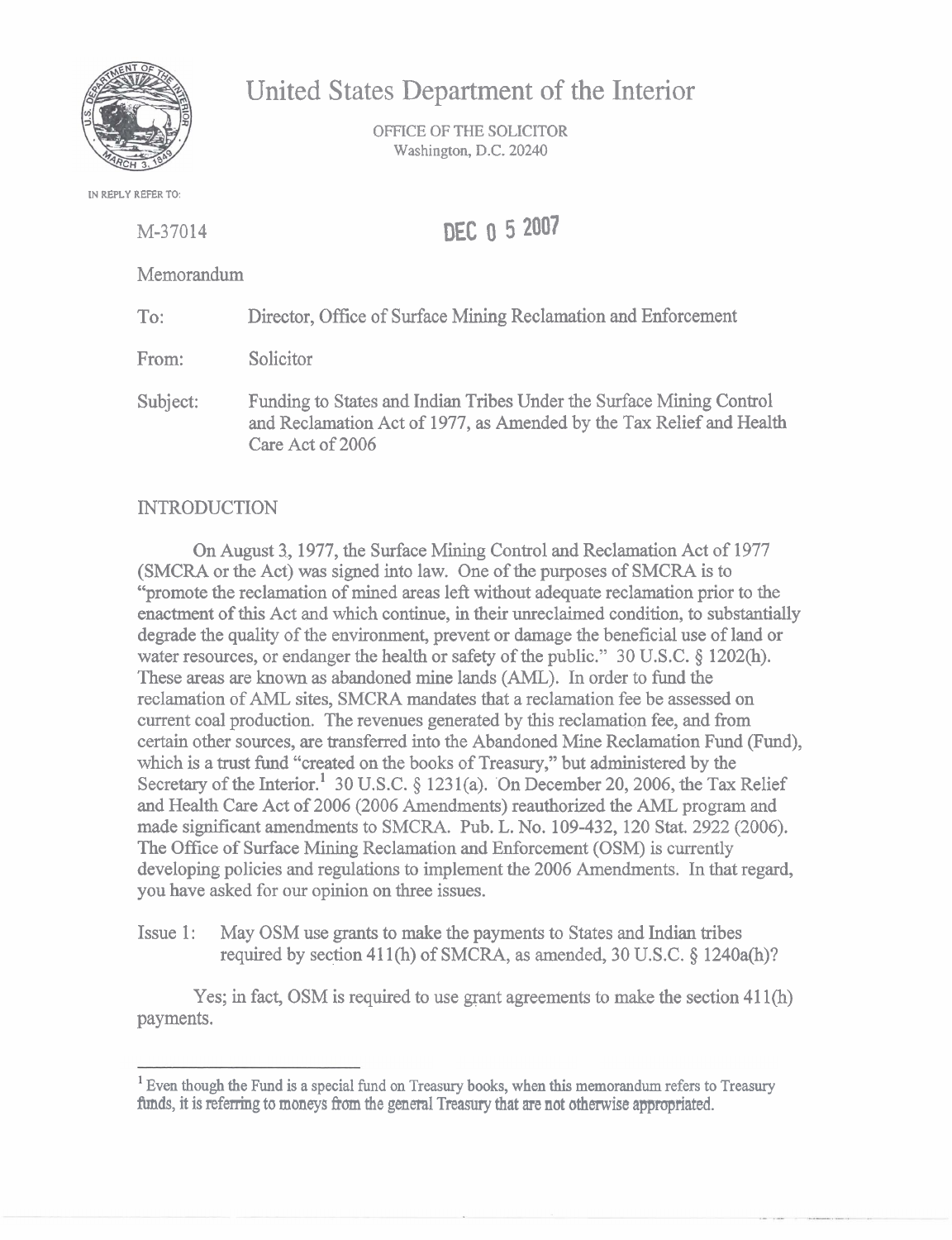## **A.** Background

SMCRA "establishes a program of cooperative federalism that allows the States, within limits established by federal minimum standards, to enact and administer their own regulatory programs, structured to meet their own particular needs." *Hodel* v. *Va. Surface* Mining & *Reclamation* Ass'n, 452 U.S. 264,289 (1981). OSM is required to make certain annual payments to States and Indian tribes fiom the Fund so that they can administer their **AML** programs. 30 U.S.C. *\$5* 123 1 and 1232. SMCRA specifies that these payments are to be made in the form of grants. 30 U.S.C. *\$5* 123 1(f) and 1232(g). These grants are made both to "certified" States and Indian tribes and "uncertified" States and Indian tribes. $<sup>2</sup>$  The amount of the grant from the Fund given to each eligible State</sup> and Indian tribe is determined by using a formula.

A brief description of SMCRA's funding formula is necessary as background to the question you have posed. First, all States and Indian tribes with eligible lands and waters are allocated "50 percent of the reclamation fees collected annually in any State or on Indian lands. . . ." 30 U.S.C. *55* 1232(g)(1) (States) and (g)(2) (Indian tribes). These moneys are referred to as "State or Tribal share" funds. Second, uncertified States and Indian tribes are authorized to receive sixty percent of the moneys remaining in the Fund after the State and Tribal share allocations are made. These moneys include "historic coal share" funds that are allocated using "a formula based on the amount of coal historically produced in the State or fiom the Indian lands concerned prior to August 3, 1977." 30 U.S.C. *5* 1232(g)(5). After all of the State or Tribal share and historic coal share allocations are calculated, the Secretary of the Interior may use the remaining moneys in the Fund directly or through grants for other designated **AML** purposes. 30 U.S.C. § 1232(g)(3). These moneys make up the "Secretary's share" of the Fund. A portion of the Secretary's share must be used as "minimum program make up" funds to ensure an annual grant of "not less than" a specified amount to each eligible State. 30 U.S.C.  $\S\S 1231(d)(1)$ ,  $1232(g)(3)$  and  $1232(g)(8)(A)$ .

Prior to the 2006 Amendments, SMCRA allocated the fees collected, albeit in varying percentages, into these four shares-State or Tribal share, historic coal share, minimum program make up share, and the Secretary's share.<sup>3</sup> 30 U.S.C.  $\S$  1232(g) (2005). However, the Secretary was only authorized to pay the amount of the allocations that were appropriated annually by Congress. 30 U.S.C. *5* 1231(d) (2005). Typically, the amounts actually appropriated by Congress were less than the amounts allocated. As a result, the Fund began to accrue an allocated but unappropriated balance. **As** of 2006, the unappropriated State and Tribal share balance in the Fund totaled about \$1.2 billion.

**<sup>2</sup>States and Indian tribes become certified once they reclaim all eligible lands and waters adversely affected by coal mining practices in their State or Indian lands as described in section 403(a). 30 U.S.C.** *5* **1240a(a). Even though SMCRA is primarily designed to reclaim AML problems caused by coal mining, in particular circumstances SMCRA allows some Fund moneys to be expended for noncoal reclamation even before a State or Indian tribe becomes certified.** *See* **30 U.S.C.** *5* **409.** 

<sup>&</sup>lt;sup>3</sup> In addition to these allocations, another allocation of 20 percent of amount in the Fund not allocated to the **State and Tribal shares was designated to go to the Secretary of Agriculture for the Rural Abandoned Mine Program. 30 U.S.C.** *5* **1232(g)(2) (2005). The Amendments eliminated this** allocation.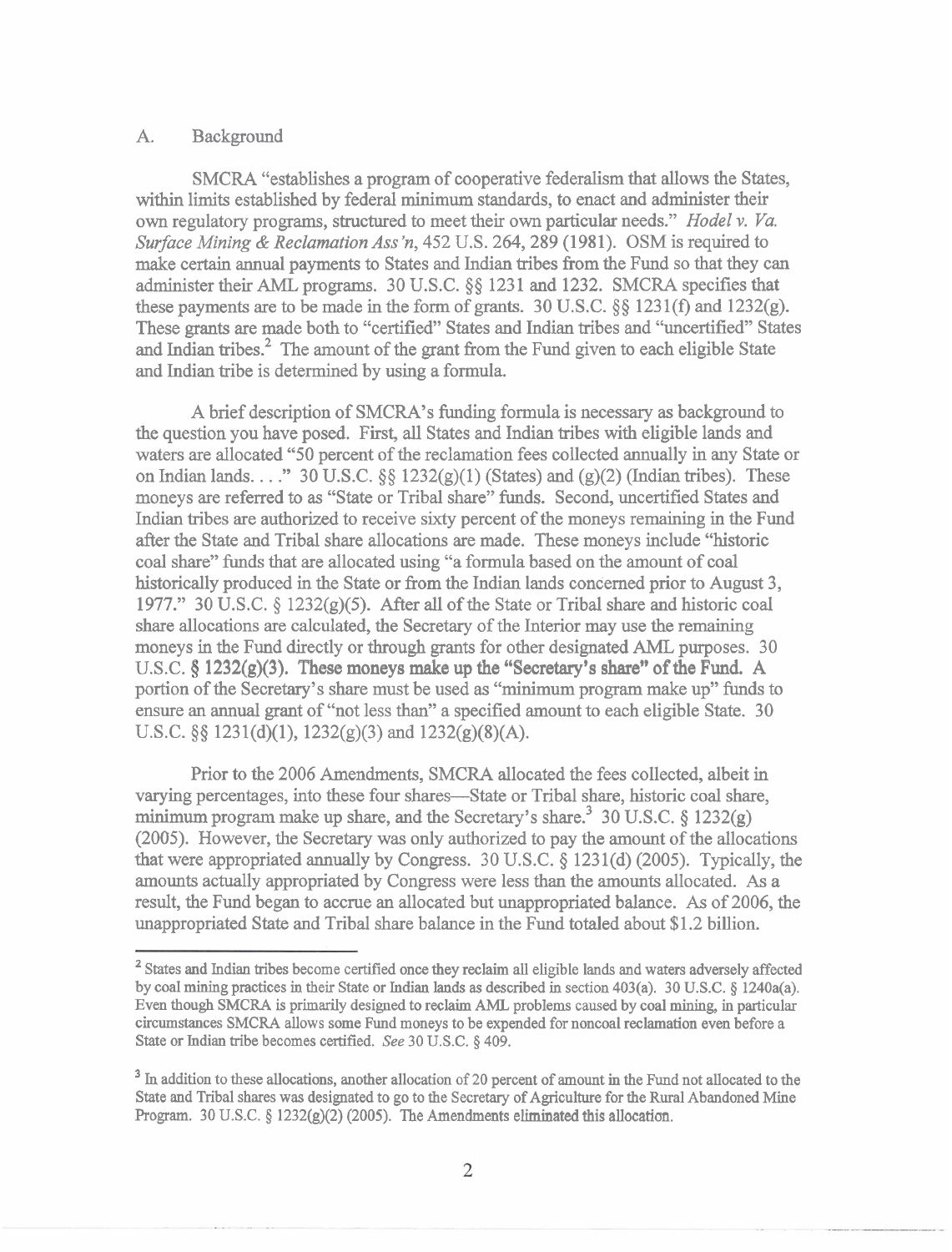These allocated, but unappropriated, State and Tribal share moneys in the Fund are commonly referred to as the "prior unappropriated State or Tribal share balance."

In 2006, Congress decided to provide for the distribution of an amount equal to the "prior unappropriated balance." Accordingly, the 2006 Amendments direct the Secretary<sup>4</sup> to pay uncertified and certified States and Indian tribes an amount equal to the State or Indian tribe's prior unappropriated State or Tribal share balance in seven annual installments. 30 U.S.C. *5* 1240a(h)(l). Significantly, the moneys are to be paid from the general Treasury and not from the moneys in the Fund itself. These payments from the general Treasury are referred to as "prior balance replacement funds." The moneys that constitute the prior unappropriated State and Tribal share balances will remain in the Fund and be reallocated to the historic coal share to be distributed to uncertified States and Indian tribes in fiscal year 2023 and thereafter. 30 U.S.C. *\$5* 1231(f)(2)@),  $1231(f)(3)(A)(i)$ , and  $1240a(h)(4)$ .

In addition to specifying a source other than the Fund from which to pay States and Indian tribes an amount equal to their prior unappropriated State and Tribal share balances, the 2006 Amendments separate most future Fund payments from the annual appropriations process.5 This change prevents the accrual of another unappropriated balance of State and Tribal shares in the future. The 2006 Amendments also prohibit certified States and Indian tribes from receiving their annual State or Tribal share portion of the Fund in the future, and instead provide them with a new permanent appropriation from the general Treasury in an amount equivalent to what they would have been able to receive as their State or Tribal share.<sup>6</sup> 30 U.S.C.  $\S$  1231(f)(3)(B) and 1240a(h)(2). These funds are known as "certified in lieu" funds. For uncertified States and Indian tribes, the 2006 Amendments provide a permanent appropriation of the moneys in the Fund to pay the full amount of the annual State or Tribal share.<sup>7</sup>

Although SMCRA refers to the Secretary, SMCRA gives the Director of OSM the responsibility to "administer the program for the purchase and reclamation of abandoned and unreclaimed mined areas pursuant to title **IV** . . . ." 30 U.S.C. § 1211(c)(4). The Secretary has further delegated all authority "with respect to [SMCRA] and amendments thereto" to the Director of OSM. 216 Departmental Manual **(DM)**  1.1.

Moneys distributed from the Secretary's share of the Fund are still subject to annual appropriations, except for those **funds** used for the **minimum** program make up under section 402(g)(8)(A). 30 U.S.C.  $§ 1231(d)(1).$ 

<sup>&</sup>lt;sup>6</sup> The first year certified in lieu funds are allocated is fiscal year 2008. 30 U.S.C.  $\S$  1240a(h)(2)(A). Because collections based on coal production during the last quarter of fiscal year 2008 are not received by OSM until fiscal year 2009, certified States and Indian tribes will not receive distributions of these funds until that time. 30 U.S.C.  $\S$  1240a(h)(3)(A). Moreover, section 401(f)(3)(B) prohibits certified States and Indian tribes from receiving State or Tribal share funds. 30 U.S.C. *5* 123 l(f)(3)(B). Thus, for Fiscal Year 2008, certified States and Tribes will receive neither State or Tribal share funds allocated in Fiscal Year 2007 nor certified in lieu payments.

**<sup>7</sup>**The 2006 Amendments also provide for increased amounts to be distributed from the historic coal share and minimum program make up funds. 30 U.S.C. *\$5* 123 1 and 1232(g).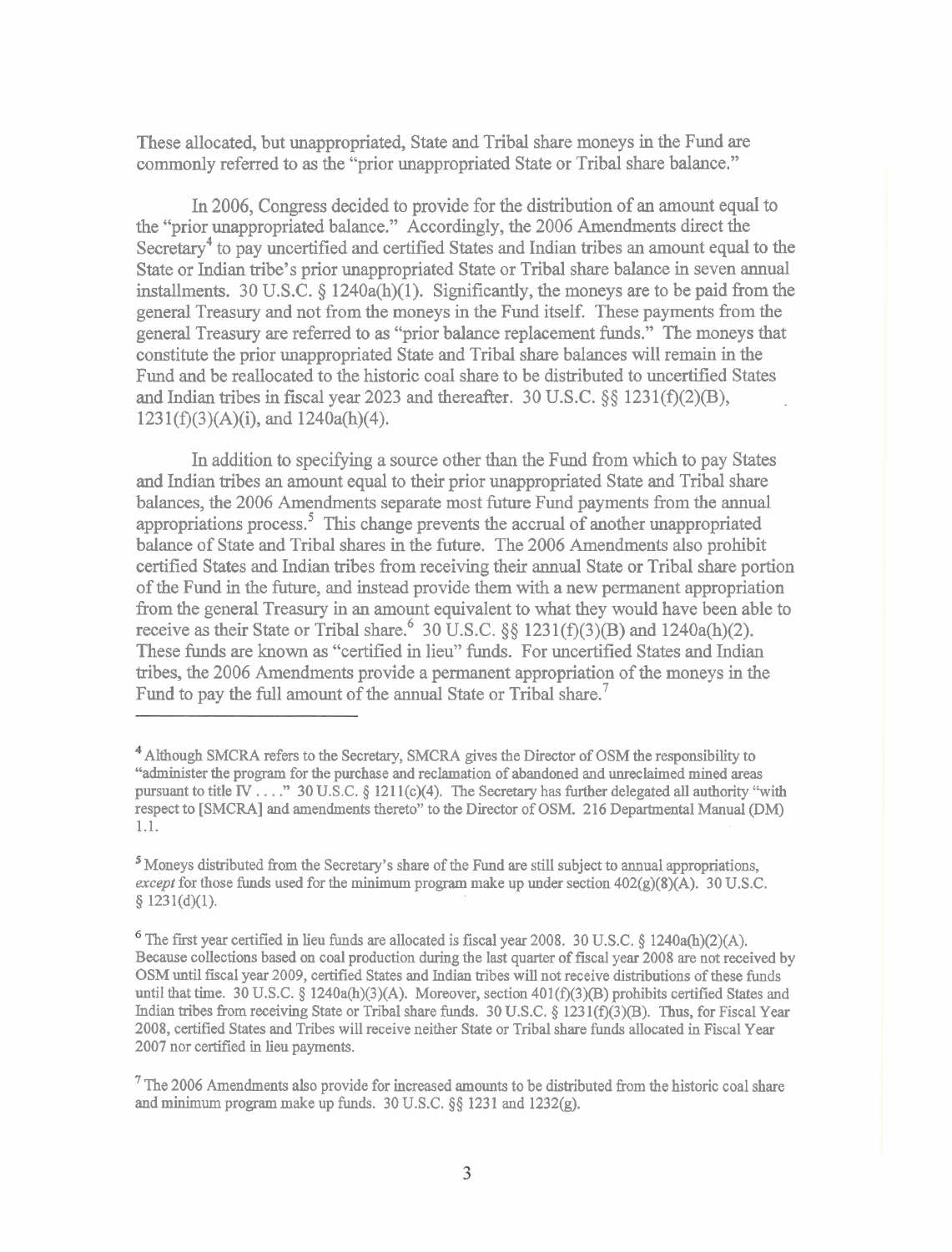## B. Analysis

**As** noted above, prior to the enactment of the 2006 Amendments, SMCRA required OSM to make payments from the Fund in the form of grants. By contrast, section 411(h) simply directs OSM to make "payments" to or "pay" States and Indian tribes out of general Treasury moneys when distributing prior balance replacement funds and certified in lieu funds.<sup>8</sup> 30 U.S.C. §§ 1240a(h)(1) and (h)(2). Because OSM is not specifically directed to make these payments in the form of grants, you have asked whether OSM may nonetheless do so. For the three reasons described below, I conclude that OSM must do so. While SMCRA itself does not mandate (or prohibit) a particular method for distributing section  $411(h)$  payments, federal law makes clear that these funds must be distributed in grants via grant agreements.

"Payment" is not a defined term in SMCRA; where it is used in SMCRA other than in section  $411(h)$ , it often means or refers to grants. For example, a comparison of sections  $411(h)(3)(A)$  and  $401(d)$  indicates that the word "payments" includes grants. Section  $411(h)(3)(A)$  states that "payments to States or Indian tribes under this subsection shall be made without regard to any limitation in section 401(d) *and concurrently with payments to States under that section.*" 30 U.S.C.  $\S$  1240a(h)(3)(A) (emphasis added). All payments from the Fund under section 401(d) are, and historically have been, made in grants. Thus, SCMRA explicitly uses "payment" as a generic term that includes the outlay of money through grants.<sup>9</sup> Moreover, there is nothing in the legislative history of the 2006 Amendments to indicate that by using the word "payments," Congress intended to change the way that OSM has been distributing funds under SMCRA for the last 30 years.

"Payment" is not a term of **art** that has a specific meaning. "Payment" is a broad term that simply means the "[p]erforrnance of **an** obligation, [usually] by the delivery of money" or the "money or other valuable thing so delivered in satisfaction of an obligation." BLACK'S LAW DICTIONARY 1 150 (7th ed. 1999). Thus, the use of the term "payment" does not mandate a particular means of disbursing funds. In fact, a survey of relevant law indicates that it can and has been used to denote the distribution of funds as

 $8$  In addition, section 402(i)(2) requires the Secretary of the Treasury to transfer funds to the Secretary of the Interior to "pay" amounts under section 411h).  $30 \text{ U.S.C.}$  § 1232(i)(2).

**<sup>9</sup>**I note that the IMCC and the NAAMLP, organizations made up of representatives from States and Indian tribes with SMCRA programs, have generally accepted this analysis. See Letter from John Husted, President, NAAMLP, and Gregory E. Conrad, Executive Director, IMCC, to Brent Wahlquist, Acting Director, OSM (May 21, 2007). Although the NAAMLP and the IMCC would prefer that OSM choose a different method of distribution, they have conceded that SMCRA does not specify a payment mechanism to be used to distribute section 411(h) funds. Id. ("[T]he new law does not directly address this matter and therefore the Secretary has the discretion to design a payment mechanism that meets the needs of the states and tribes." They have also recognized that section 41 1(h) payments could be "accomplished through a traditional grant process . . . .").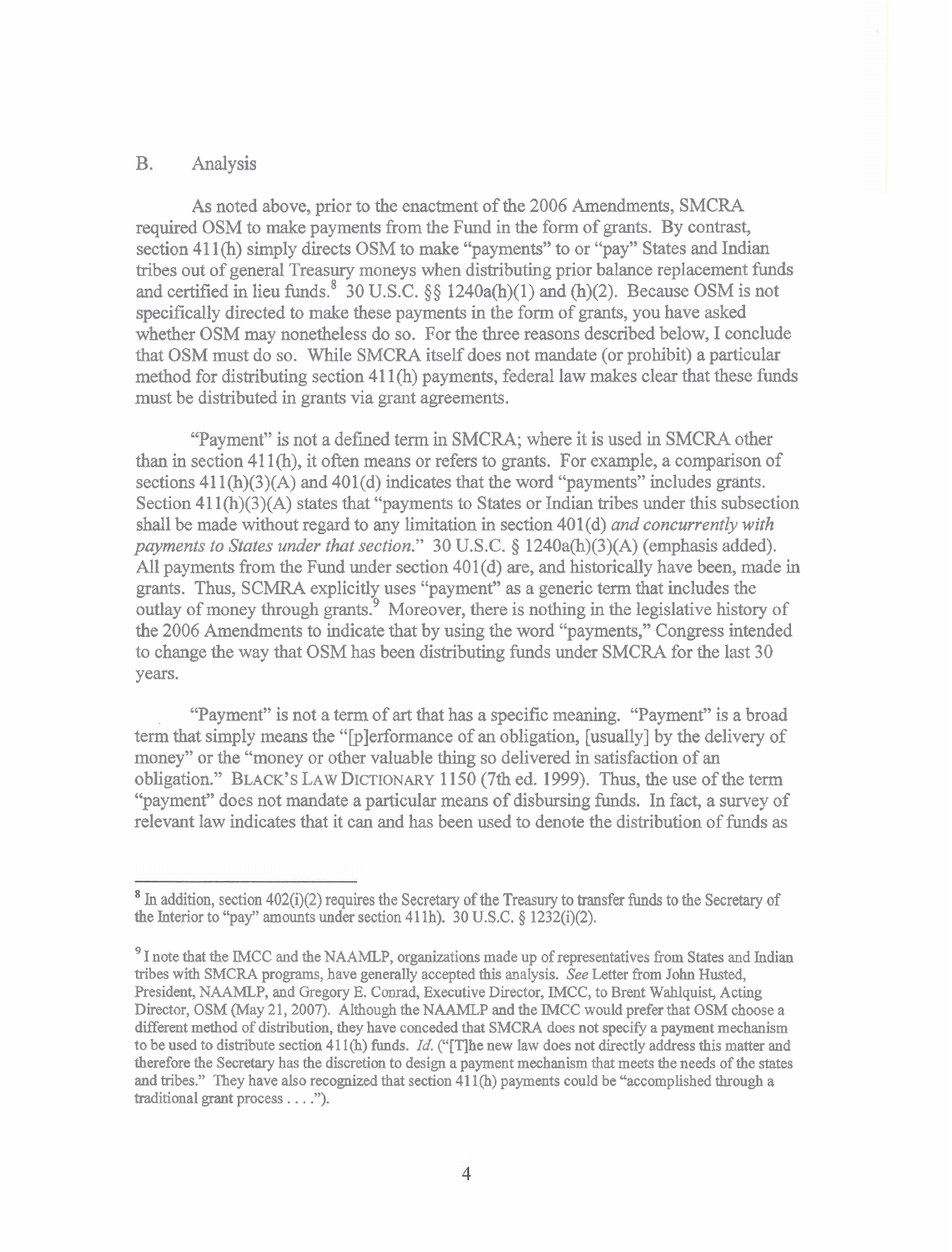grants.<sup>10</sup> As "payment" does not have a specific meaning, OSM would have discretion to interpret it to mean "grant."

Federal law mandates that payments of the type required by section 41 l(h) be made in grants using a grant agreement. The Federal Grant and Cooperative Agreement Act (FGCAA) characterizes the relationship between executive agencies and recipients of government contracts or assistance and prescribes criteria by which agencies are required to select the appropriate legal instrument to reflect that relationship. 31 U.S.C. *5* 6301. The FGCAA states:

An executive agency *shall* use a grant agreement as the legal instrument reflecting a relationship between the United States Government and a State, a local government, or other recipient *when*—

(1) *the principal purpose of the relationship is to transfer a thing of value to the State* or local government or other recipient *to carry out a public purpose of support or stimulation authorized by a law of the United States* instead of acquiring (by purchase, lease, or barter) property or services for the direct benefit or use of the United States Government; and

*(2) substantial involvement* **is** *not expected between the executive agency and the State,* local government, or other recipient *when carrying out the activity contemplated in the agreement.* 

3 1 U.S.C. 6304 (emphasis added). The FGCAA does not define **"grant"** *per se,* but rather defines "grant agreement" as an agreement under which all types of financial assistance are provided by the federal government, except direct payments to individuals, subsidies, loans, loan guarantees, or insurance. 31 U.S.C. § 6302(2). Such other types of assistance must be authorized specifically by statute.

<sup>&</sup>lt;sup>10</sup> Under the Coastal Impact Assistance Program (CIAP), the Minerals Management Service (MMS) uses grants to make "[playments to producing States and coastal political subdivisions." 43 U.S.C. \$ 1356a(b); Coastal Impact Assistance Program Guidelines, 71 Fed. Reg. 57564 (Sept. 29,2006) ("All **funds** shall be disbursed through a grant process."). Similarly, the Department of Labor uses grants "for payment to the New York State Workers Compensation Review Board, for the processing of claims related to the [September 11,20011 terrorist attacks . . . ." Department of Defense and Emergency Supplemental Appropriations for Recovery from and Response to Terrorist Attacks on the U.S. Act, 2002, Pub. L. No. 107-1 17, Division B, Chapter 8, 115 Stat. 2230,2312 (2002); B-303927,2005 U.S. Comp. Gen. LEXIS 98 (June 7,2005) ("The Department determined that it should distribute the **funds** to the Board by means of a grant."). While there are a limited number of statutes under which the Secretary of the Interior makes payments using direct disbursements rather than grants, such programs are rare and typically involve "revenue sharing" where Congress has not provided the federal government an oversight role regarding the State's use of the funds. *See, e.g.*, Payment in Lieu of Taxes Act (PILT), 31 U.S.C. § 6902(a); Mineral Leasing Act of 1920,30 U.S.C. \$\$ 181-287; Outer Continental Shelf **Lands** Act, 43 U.S.C. \$ 1331 *et seq.*  (specifically 43 U.S.C.  $\S$  1337(g)).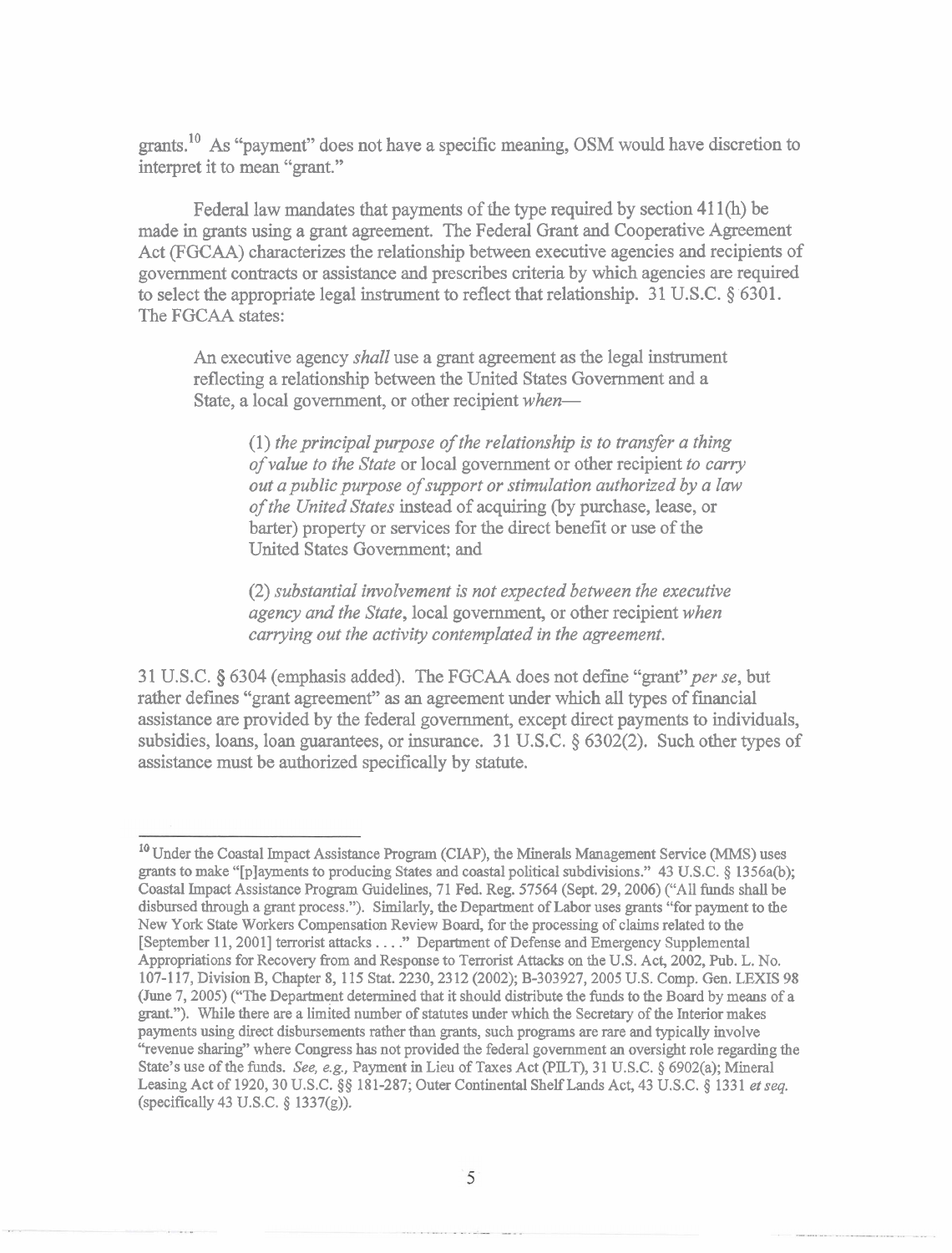Section 41 1(h) payments clearly meet the grant criteria set forth in the FGCAA. Undoubtedly, the money paid to the States and Indian tribes constitutes a "transfer" of a "thing of value" to a State. As prescribed by SMCRA, "a law of the United States," the payments are to be used "to carry out a public purpose of support or stimulation," either coal reclamation under section 403 or "for the purposes established by the State legislature or tribal council of the Indian tribe, with priority given for addressing the impacts of mineral development." 30 U.S.C. *5* 1240a(h)(l)(D). Furthermore, OSM does not have "substantial involvement" with the State or Indian tribe's performance of the reclamation or other activities for which the funds are to be used.

Grant agreements are not required in situations where assistance is provided through direct payments to individuals, subsidies, loans, loan guarantees, or insurance. 3 1 U.S.C. *5* 6302(2). The section 41 1(h) payments to States and Indian tribes clearly do not fall within any of those categories. In addition, the Office of Management and Budget (OMB) may "exempt a transaction or program of an executive agency" fiom the requirements of the FGCAA. 31 U.S.C. § 6307(2). OMB has not exempted these section 411(h) payments from the grant agreement requirement of the FGCAA. As the payments required by section 411(h) fit into the two criteria set forth at 31 U.S.C.  $\S$  6304 and do not fit within any of the exceptions, the FGCAA requires that a grant agreement must be used to reflect the relationship between the Secretary and the States or Indian tribes who are receiving the payments.

Moreover, section  $411(h)$  payments fall within the definition of a "grant" in the Intergovernmental Cooperation Act (ICA), which governs the flow of funds in the administration of **grants** to States. The ICA requires, among other things, that executive agencies, such as Interior, minimize the time between when grant proceeds are transferred from the U.S. Treasury and the time the State expends those funds. 3 1 U.S.C.  $\S$  6503(i). The ICA defines "grant" in such a manner that it would apply to section 411(h) payments. 31 U.S.C.  $\S$  6501(4). According to the ICA, a grant:

(A) . . . *means money,* or property provided instead of money, *that is paid or provided by the United States Government under a fuced annual or total authorization, to a State,* to a local government, or to a beneficiary *under a plan or program administered by a State* or a local government *that is subject to approval by an executive agency,* if the authorization-<br>\* \* \*

> (ii) *specifies directly, or establishes by means of a formula, the amount that may be provided to the State* or local government, *or the amount to be allotted for use in each State by the State,* local government, and beneficiaries.

31 U.S.C. § 6501(4) (emphasis added).

While the ICA is not determinative of the appropriate mechanism for transferring funds under a legislatively authorized program such as SMCRA, I note that it both